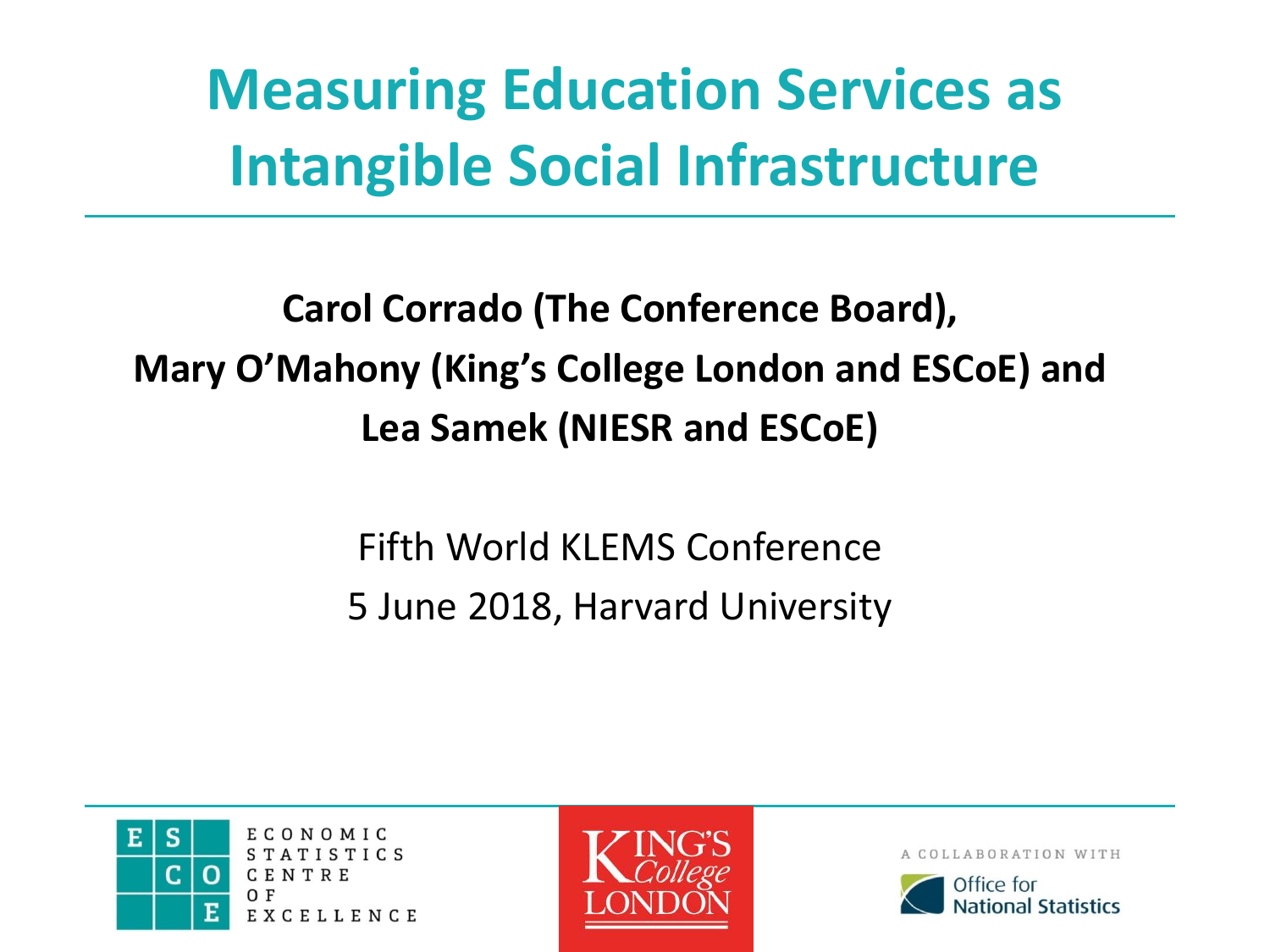## *Motivation and Overview*

- Starting point is work by Corrado, Haskel and Jona-Lasinio (2017) on public intangibles.
- It sees education services as producing a societal asset that should be included in saving and wealth.
- We apply the Jorgenson Fraumeni model to this framework to measure investment in education services.
- Today's presentation:
	- o Discussion of a number of conceptual issues
	- o Issues in applying the approach to UK data
	- o Some preliminary results



ECONOMIC **STATISTICS** CENTRE EXCELLENCE



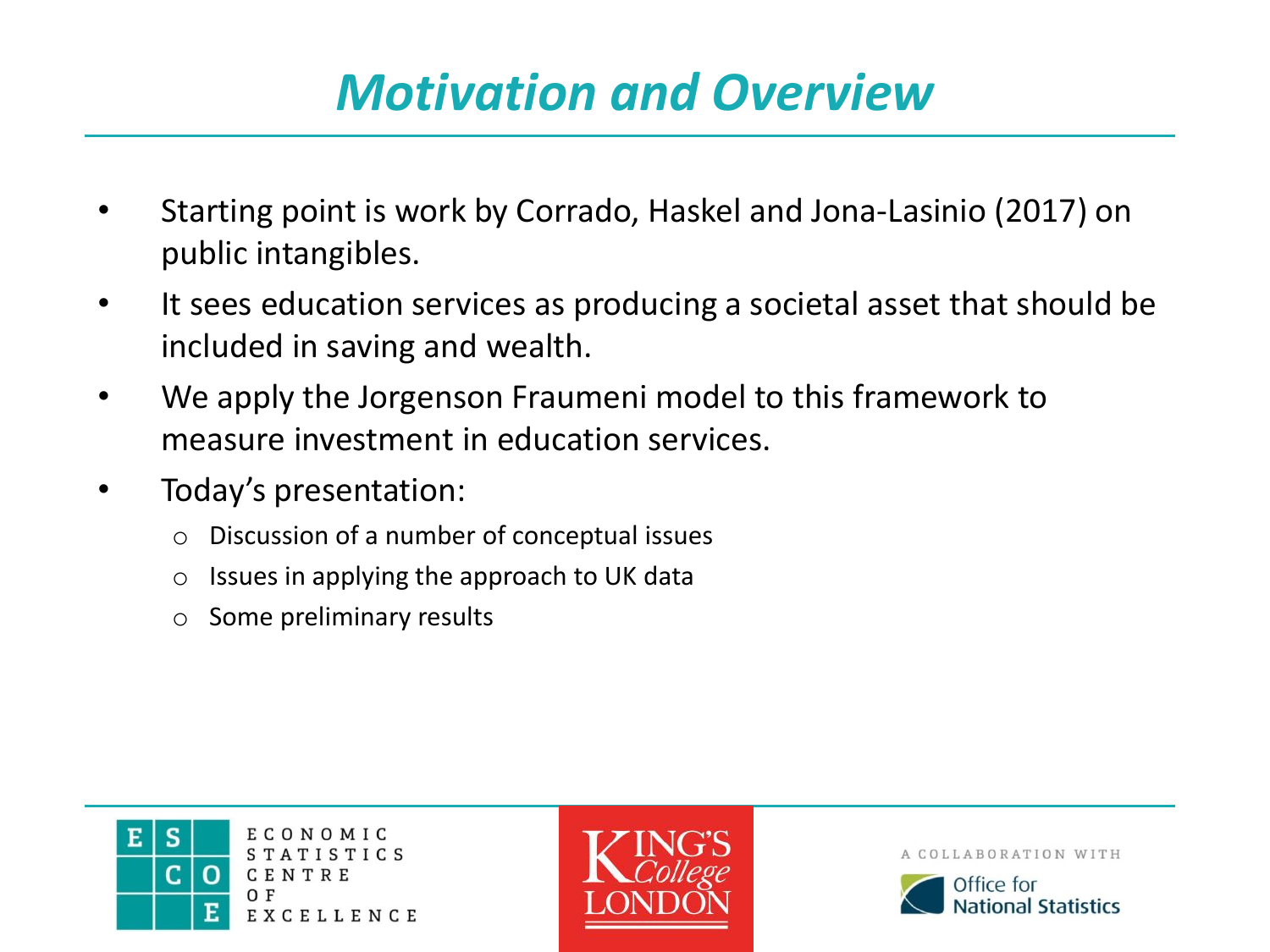# *The Jorgenson-Fraumeni Framework*

- It calculates the values of human capital stocks based on lifetime incomes by sex (s), age (a) and education level (e).
- In general the lifetime income of those who are not currently in education (assumed aged 35+) is given by:

med aged 35+) is given by:  
\n
$$
li_{s,a,e,t} = y_{s,a,e,t} + sr_{s,a+1,e,t} \frac{1+g}{1+g} li_{s,a+1,e,t} | a ≥ 35
$$

- where  $y =$  current market income  $li$  = lifetime income  $\delta$  = the discount rate  $q$  = average income growth  $sr =$  the survival rate.
- This assumes that the best estimate of a person's income next year is that earned by a similar person this year who is one year older.

S ECONOMIC E. STATISTICS CENTRE EXCELLENCE



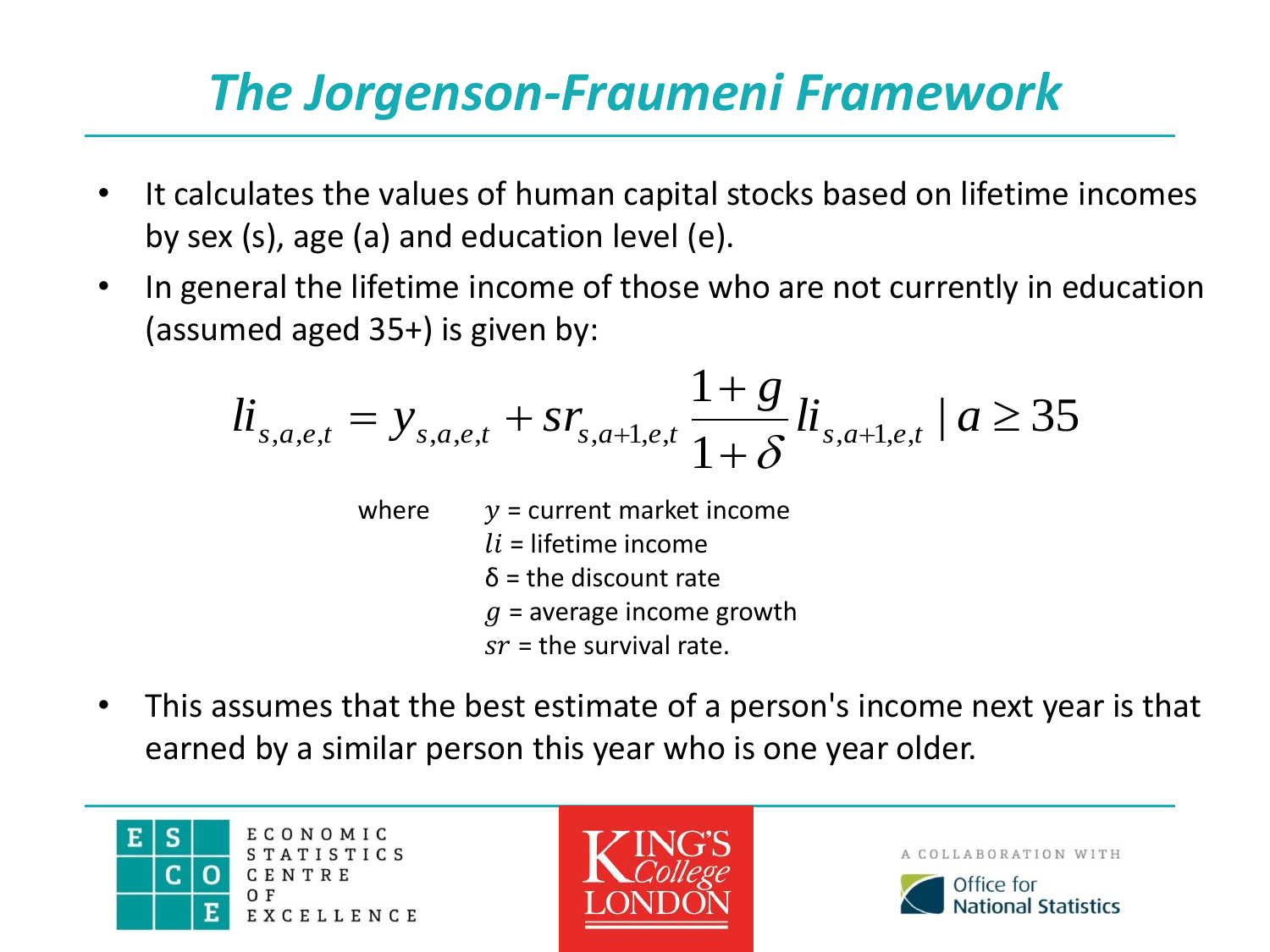# *The Jorgenson-Fraumeni Framework (cont.)*

• For persons aged between 5 and 34, lifetime income takes account of if they are enrolled in education or not. For these age groups:

• For persons aged between 5 and 34, lifetime income takes account of it  
they are enrolled in education or not. For these age groups:  

$$
li_{s,a,e,t} = y_{s,a,e,t} + sr_{s,a+1,e,t} \frac{1+g}{1+\delta} [senr_{s,a,e,t}li_{s,a+1,e+1,t} + (1-senr_{s,a,e,t})li_{s,a+1,e,t}] | 5 \le a < 35
$$

where  $\textit{senr}$  = enrolment rate.

• Their income depends on if they stay in education, in which case they earn *li* associated with education level  $e + 1$ , or leave school and earn *li* associated with education level  $e$ .



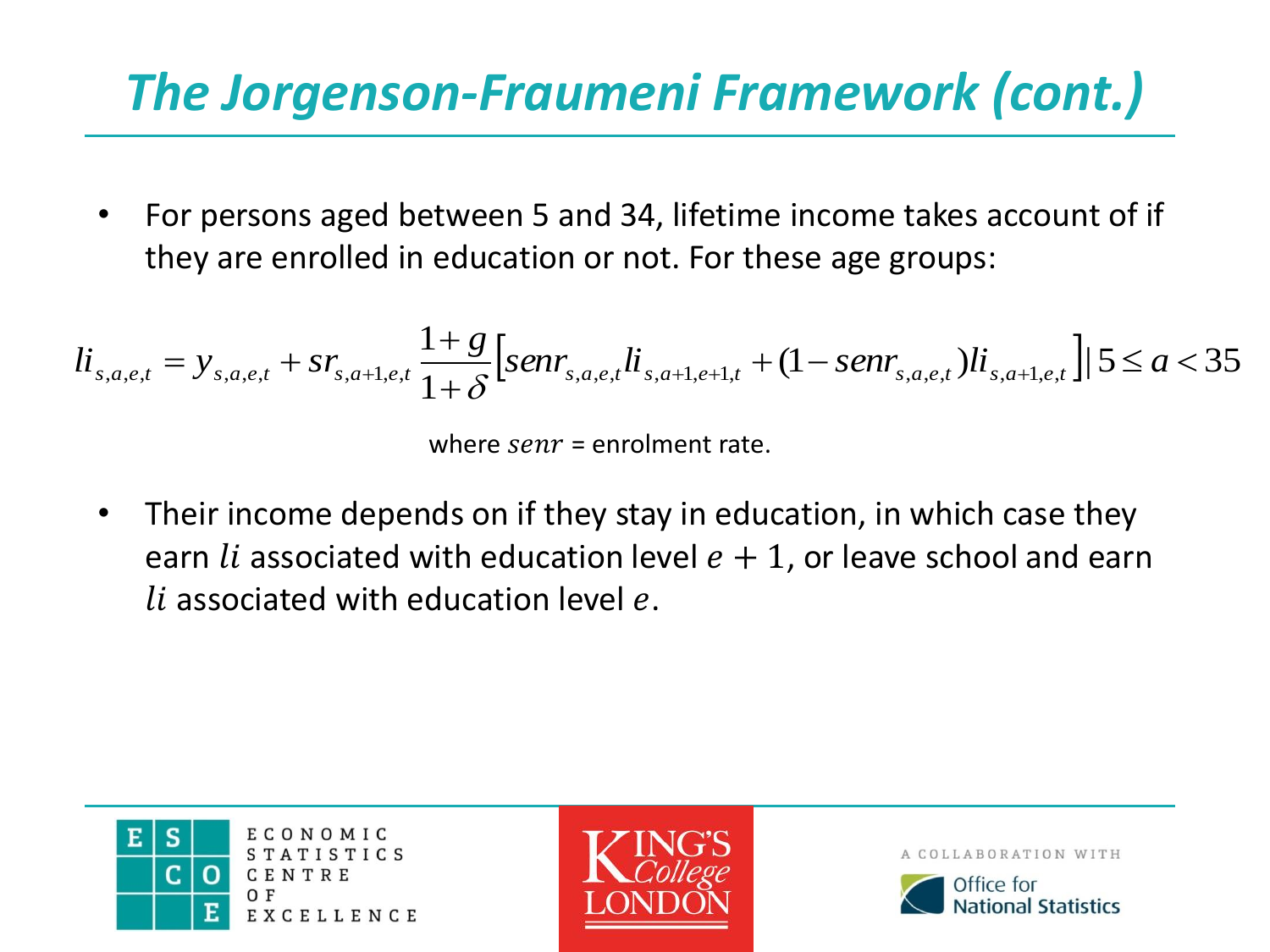### *Investment in Education*

• Following Christian (2010), we estimate "investment from education of persons enrolled in school" as:

$$
VES_t = \sum_{s} \sum_{a} \sum_{e} env_{s,a,e} (li_{s,a+1,e+1,t} - li_{s,a,e,t})
$$
  
where *enr* = enrolments.

• These are multiplied by the amount by which lifetime earnings at that age, sex and education change with the addition of one extra year of education and the one extra year of age required to achieve that additional education.





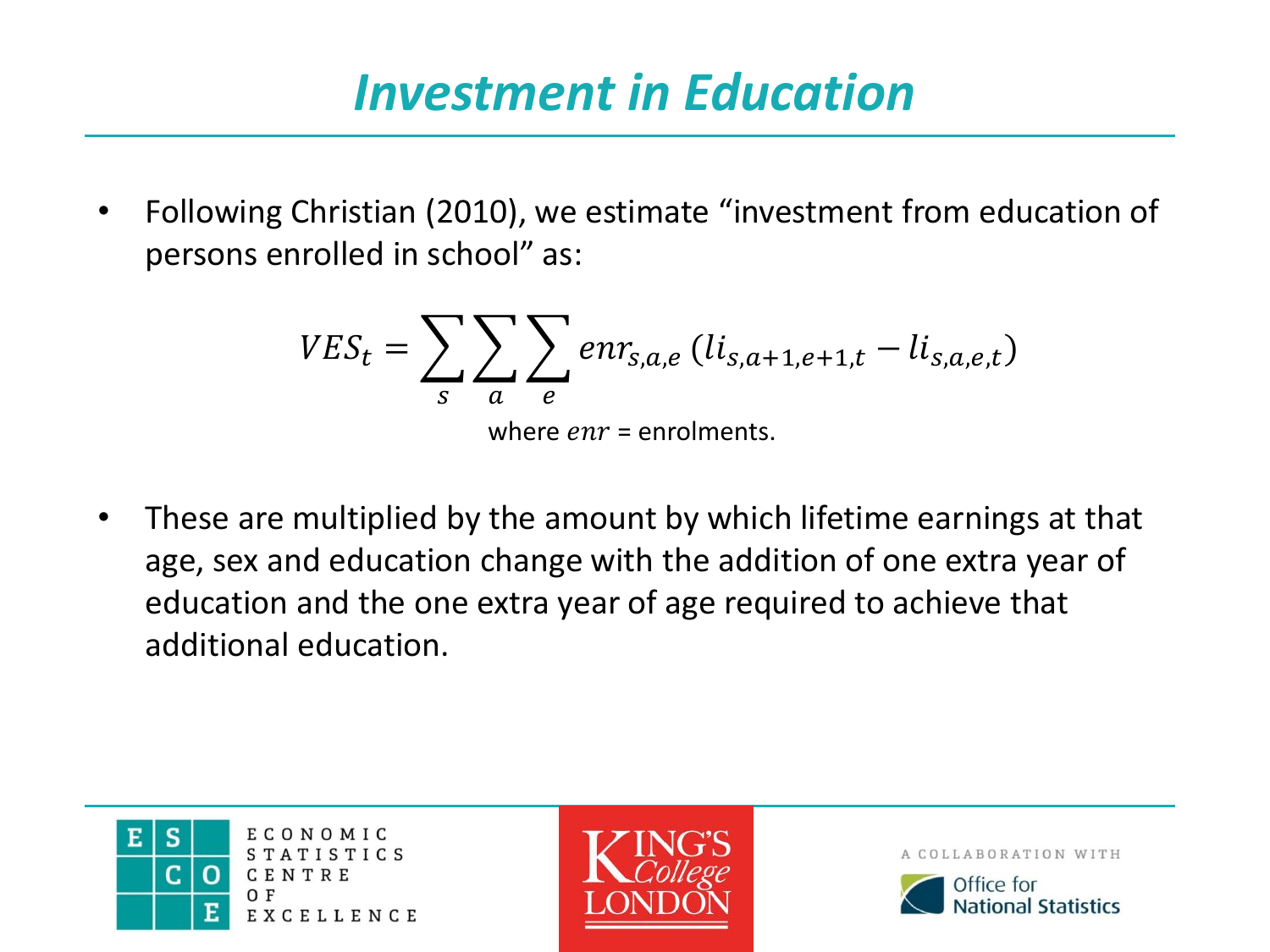# *Investment in Education (cont.)*

- In order to estimate this equation, we need to address a number of issues
	- o Attribution of earnings to education
	- o Employment probabilities
	- o Education progression
	- o Foreign students
- We also want to compare these outcome based estimates with the expenditure on education.



ECONOMIC **STATISTICS** CENTRE EXCELLENCE



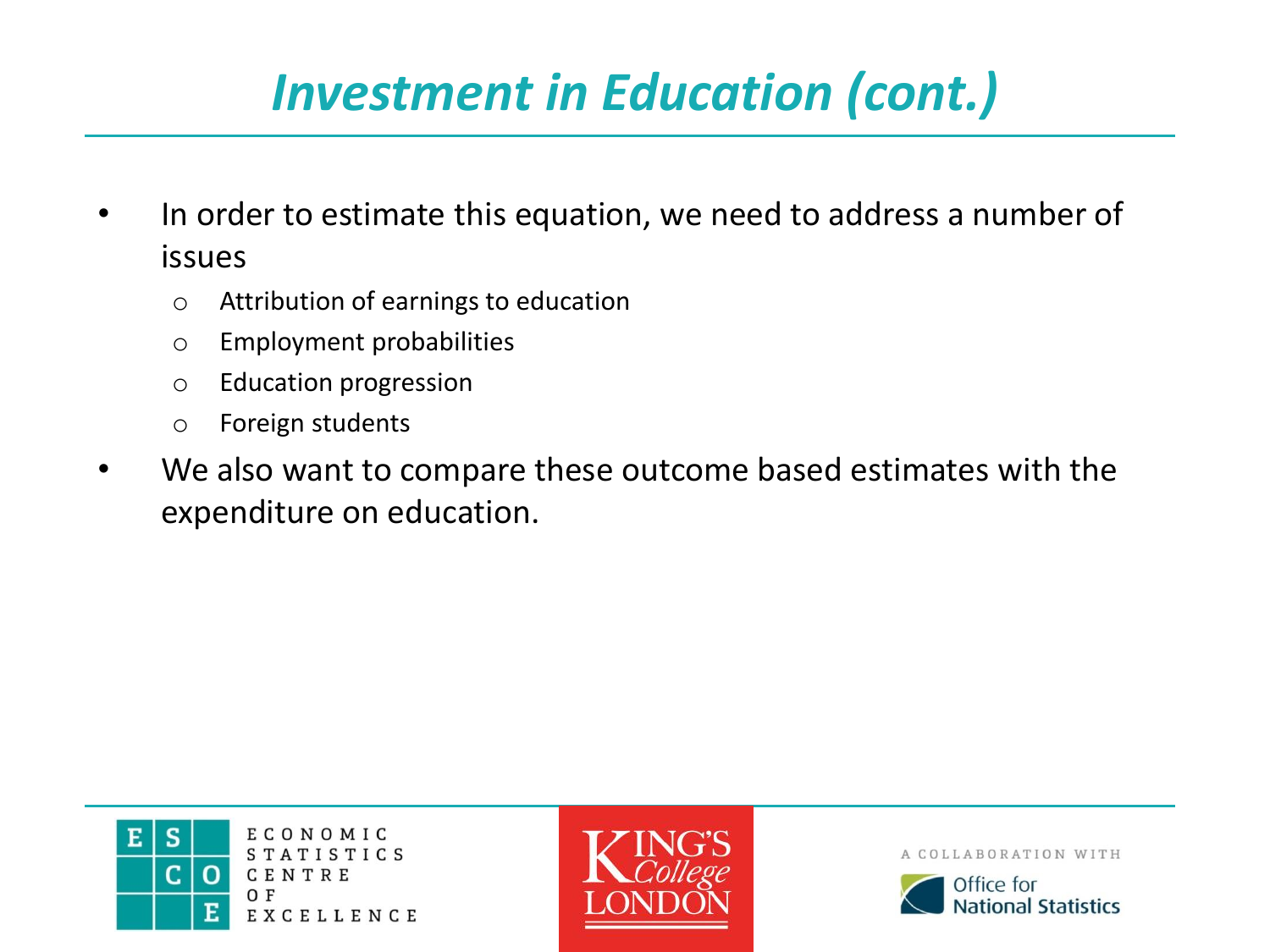## *Issues in Calculating Investment in Education*

#### **Attribution**

- Some part of lifetime earnings is a return to experience or employer provided training.
- To capture the component arising from education, we assumed income is constant at the earnings a few years after graduation.
- We are experimenting with a more systematic treatment using Mincer wage equations.
	- o First estimates suggest similar results to the crude method.





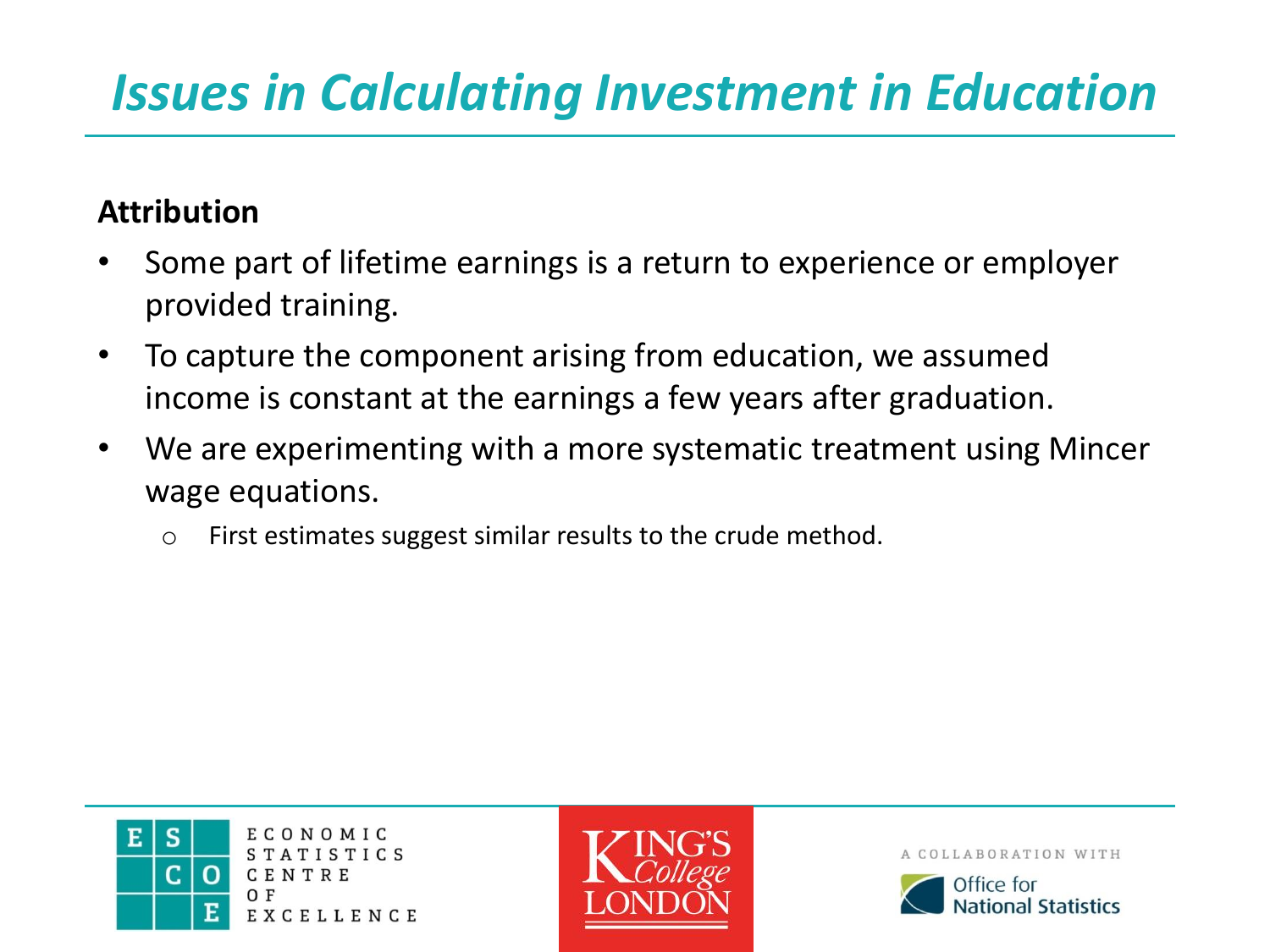## *Issues in Calculating Investment in Education (cont.)*

#### **Employment probabilities**

- The equations for lifetime income are the potential earnings of those currently in education.
- However, some persons will not be employed throughout their working lives due to unemployment or because they are not in the labour force (maternity leave, illness, retirement, etc.)
- We deal with this by multiplying current income by employment rates, as is standard in human capital stock calculations.





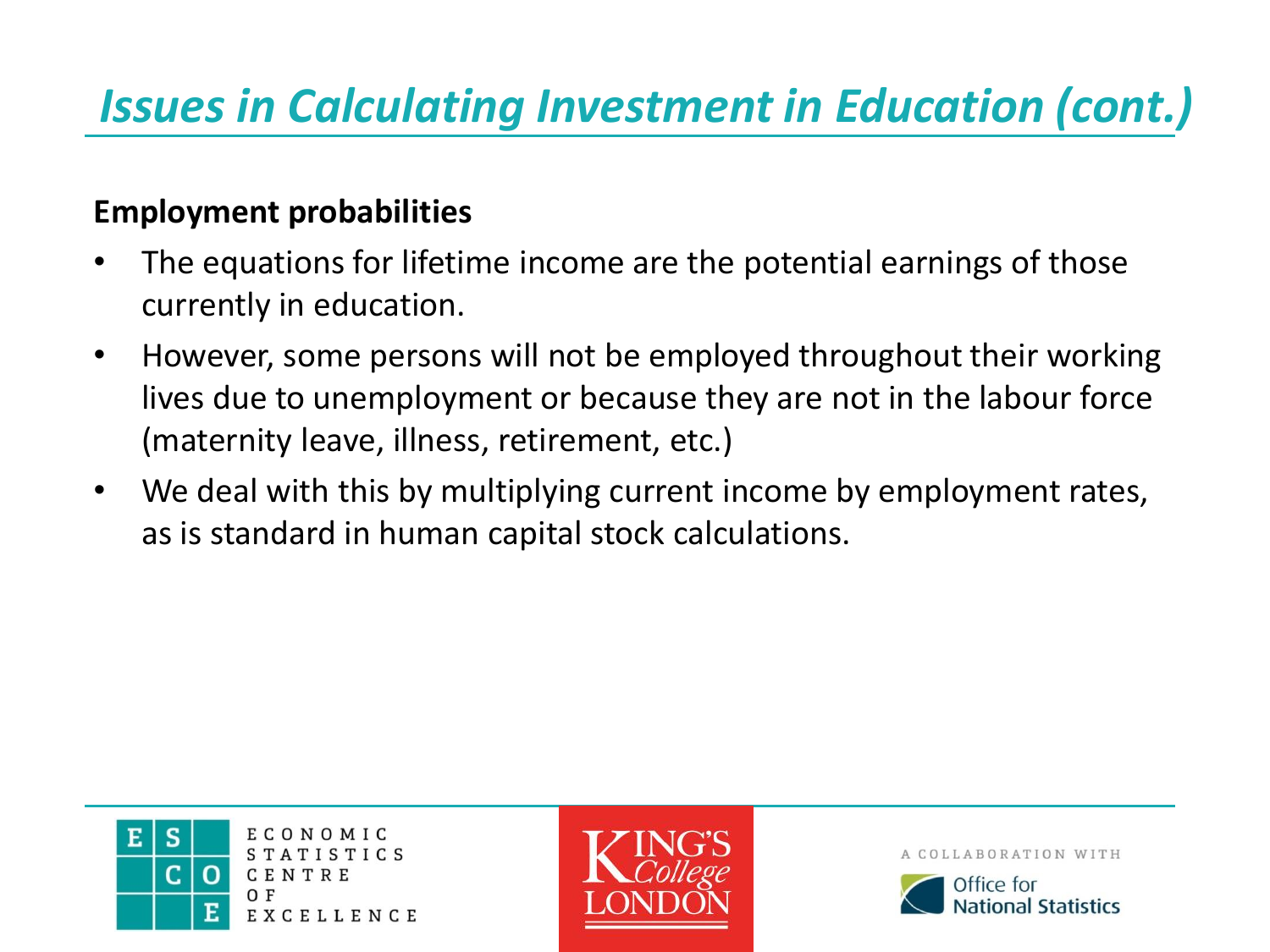## *Issues in Calculating Investment in Education (cont.)*

#### **Education progression**

- The UK data are available by type of qualification rather than years of education, divided into 4 groups:
	- o GCSE
	- o A-level
	- o Further education (FE)
	- o Higher Education (HE)
- GCSEs are compared to no qualifications, A-levels to GCSEs, FE to GCSEs and HE to A-levels.
- We only consider full-time FE.



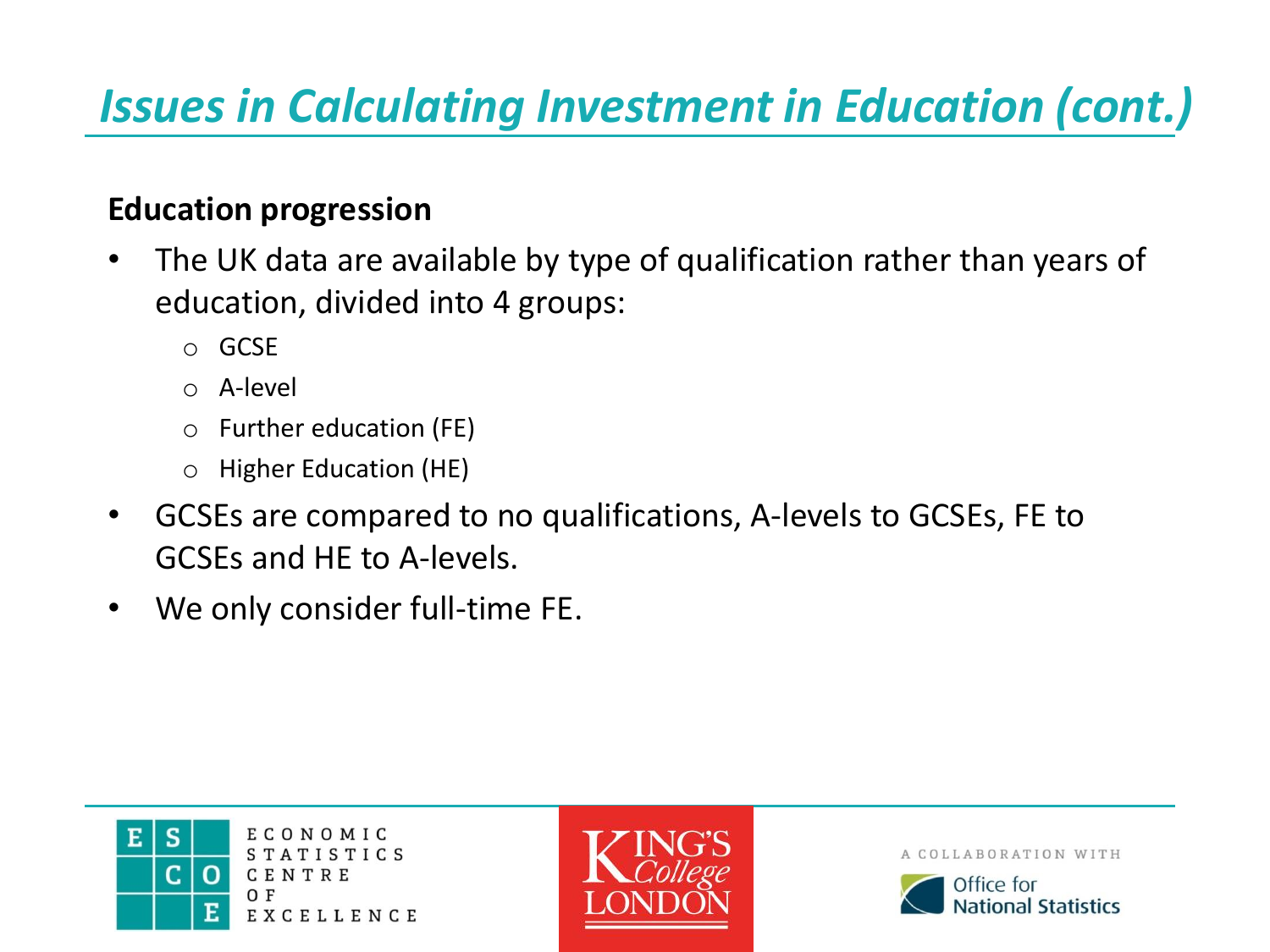### *Issues in Calculating Investment in Education (cont.)*

#### **Foreign students**

- Some students receive education and afterwards go back to their home country, so arguably should be removed from the estimates.
- We distinguish between EU and non-EU students only the latter are considered 'foreign'.
- In the UK 'foreign' students pay the full cost of their tuition, so they are also removed from the public expenditure side.



ECONOMIC TISTICS CENTRE EXCELLENCE



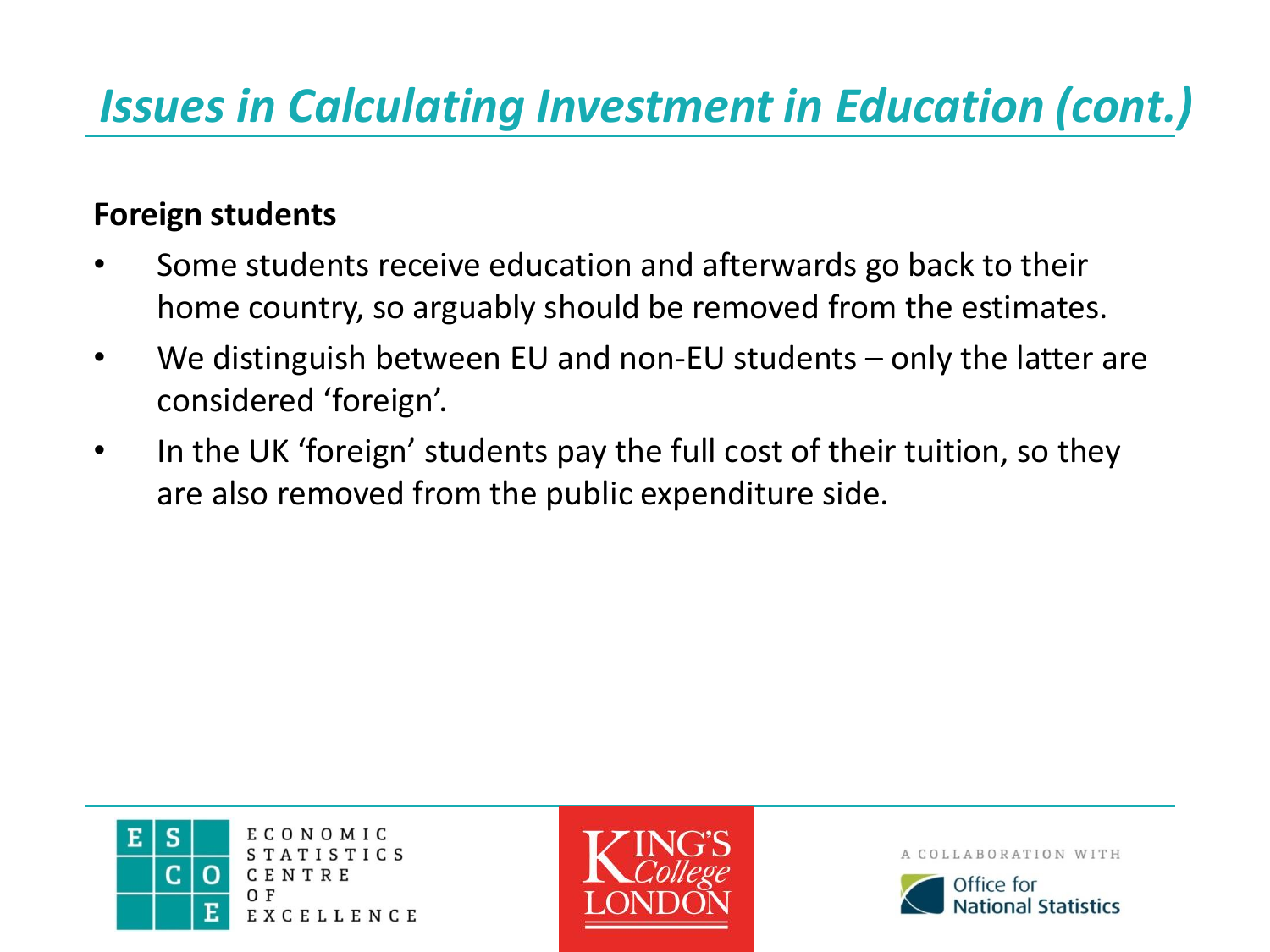### *Data Sources: UK estimates*

- Enrolment rates from Education statistics
- Unpublished tabulations from HESA for foreign students
- UK Labour Force Survey was used to estimate earnings by age, gender and qualification level
- Life tables for survival probabilities
- COFOG data for expenditures on education



ECONOMIC TISTICS CENTRE EXCELLENCE



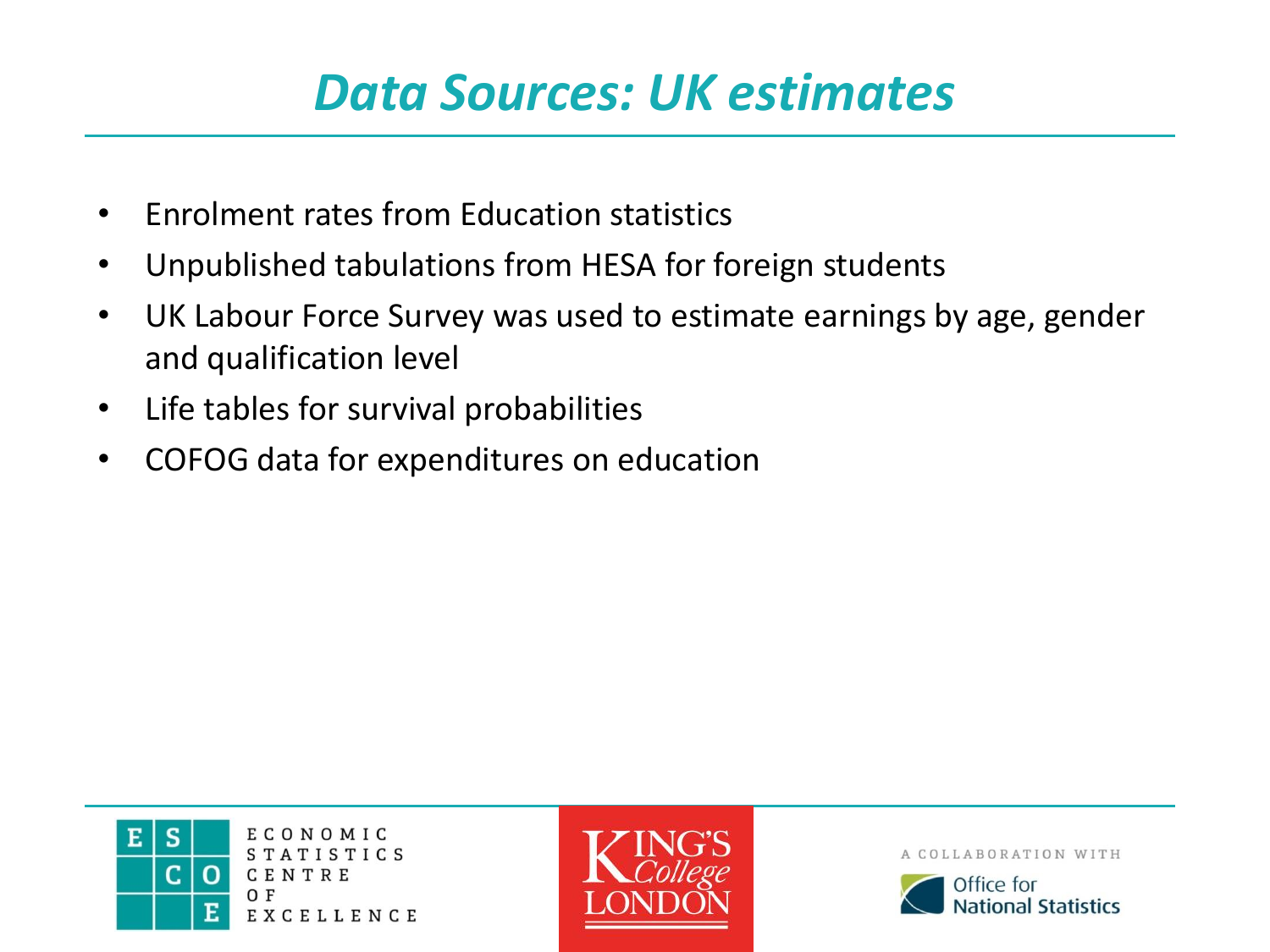### *Enrolments by Education Type*



S ECONOMIC  $E$ STATISTICS Ċ.  $\Omega$ CENTRE O F Е EXCELLENCE



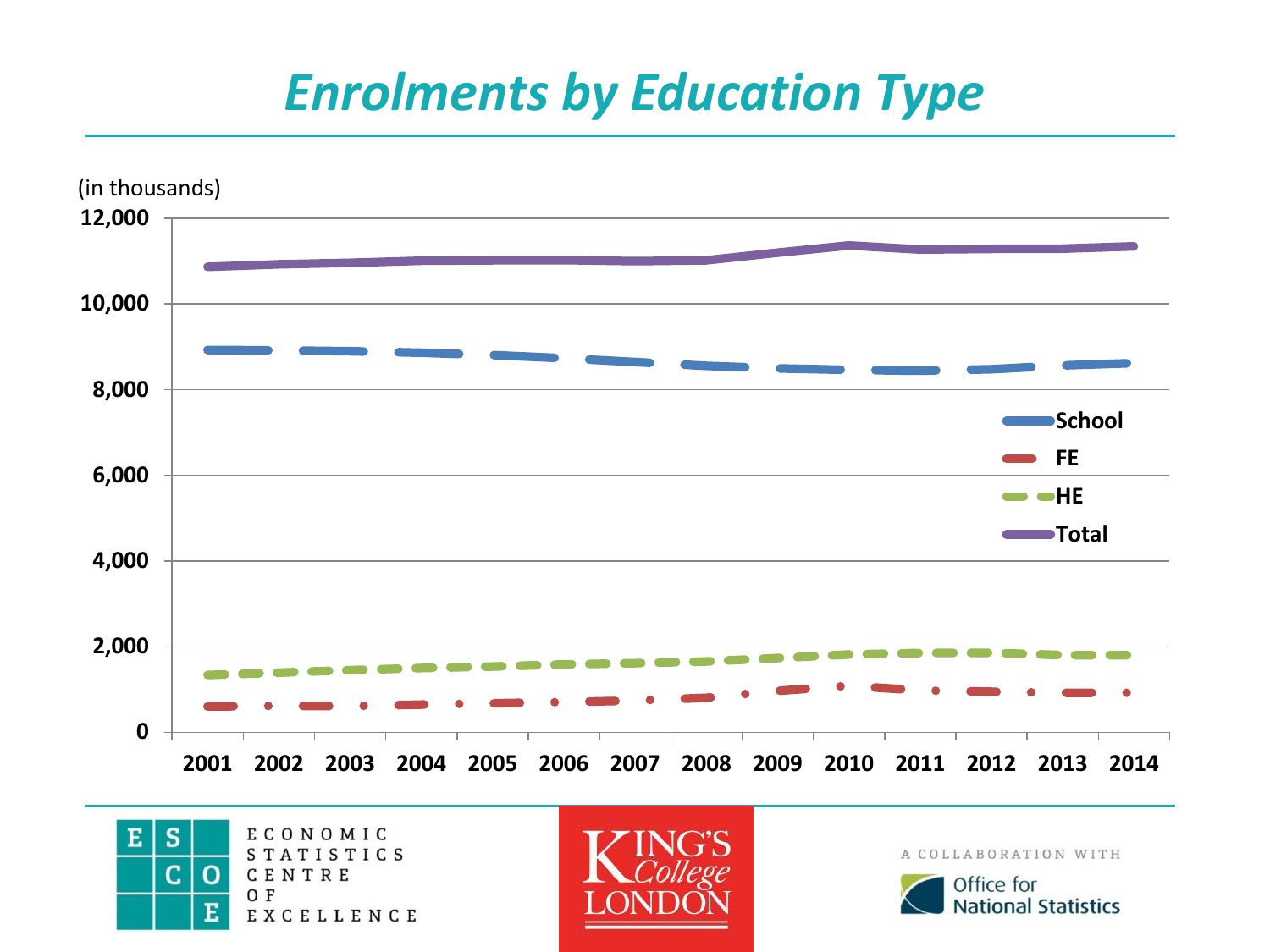## *Enrolments by Domicile prior to Study: HE*







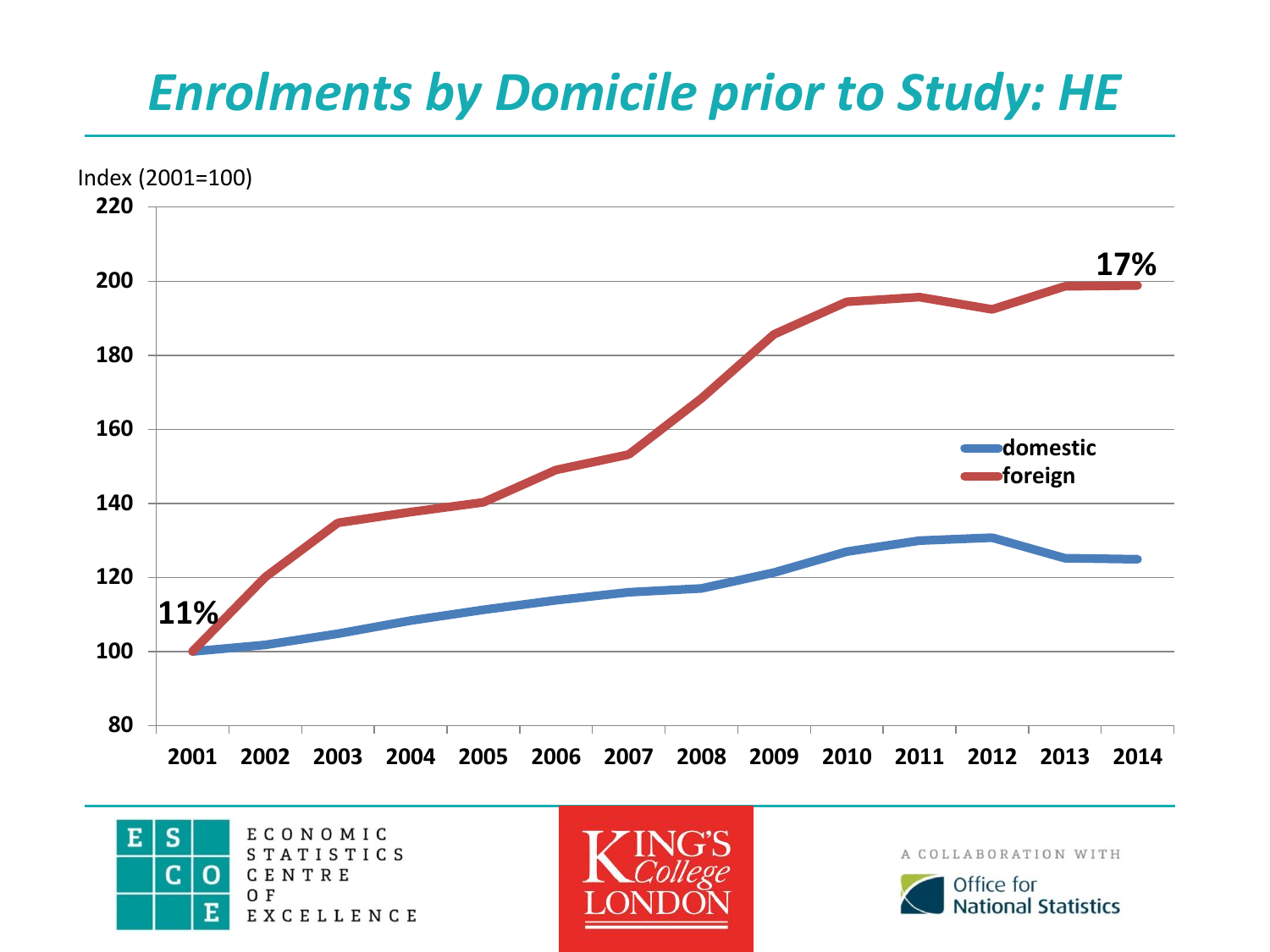## *Education Services and Education Costs, 2013*

#### *PRELIMINARY: PLEASE DO NOT CITE*

|                                    |                                           | <b>Education</b><br>investments<br>(in million £) | <b>Ratio to</b><br>baseline A | <b>Ratio to</b><br>expenditures |
|------------------------------------|-------------------------------------------|---------------------------------------------------|-------------------------------|---------------------------------|
| A) baseline: incl. emp. propensity |                                           | 428,851                                           | 1.00                          | 5.37                            |
| B)                                 | $A +$ attribution                         | 379,680                                           | 0.89                          | 4.76                            |
| C)                                 | $A + adj.$ foreign students               | 375,108                                           | 0.87                          | 4.70                            |
| D)                                 | $A +$ attribution + adj. foreign students | 332,361                                           | 0.78                          | 4.17                            |



ECONOMIC **STATISTICS** CENTRE EXCELLENCE



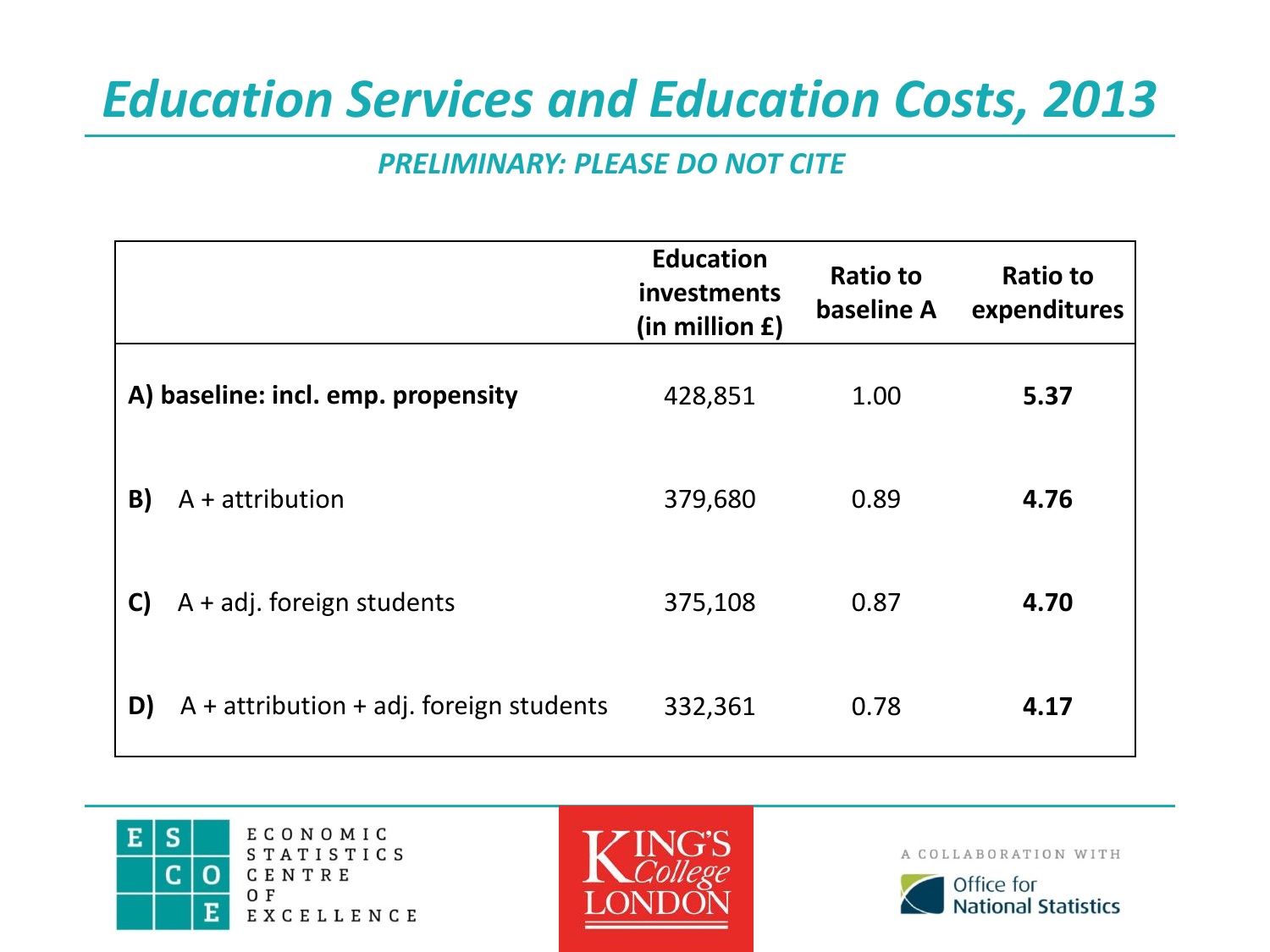### *Education Services and Education Costs: Time Series*

#### *PRELIMINARY: PLEASE DO NOT CITE*



O F

EXCELLENCE

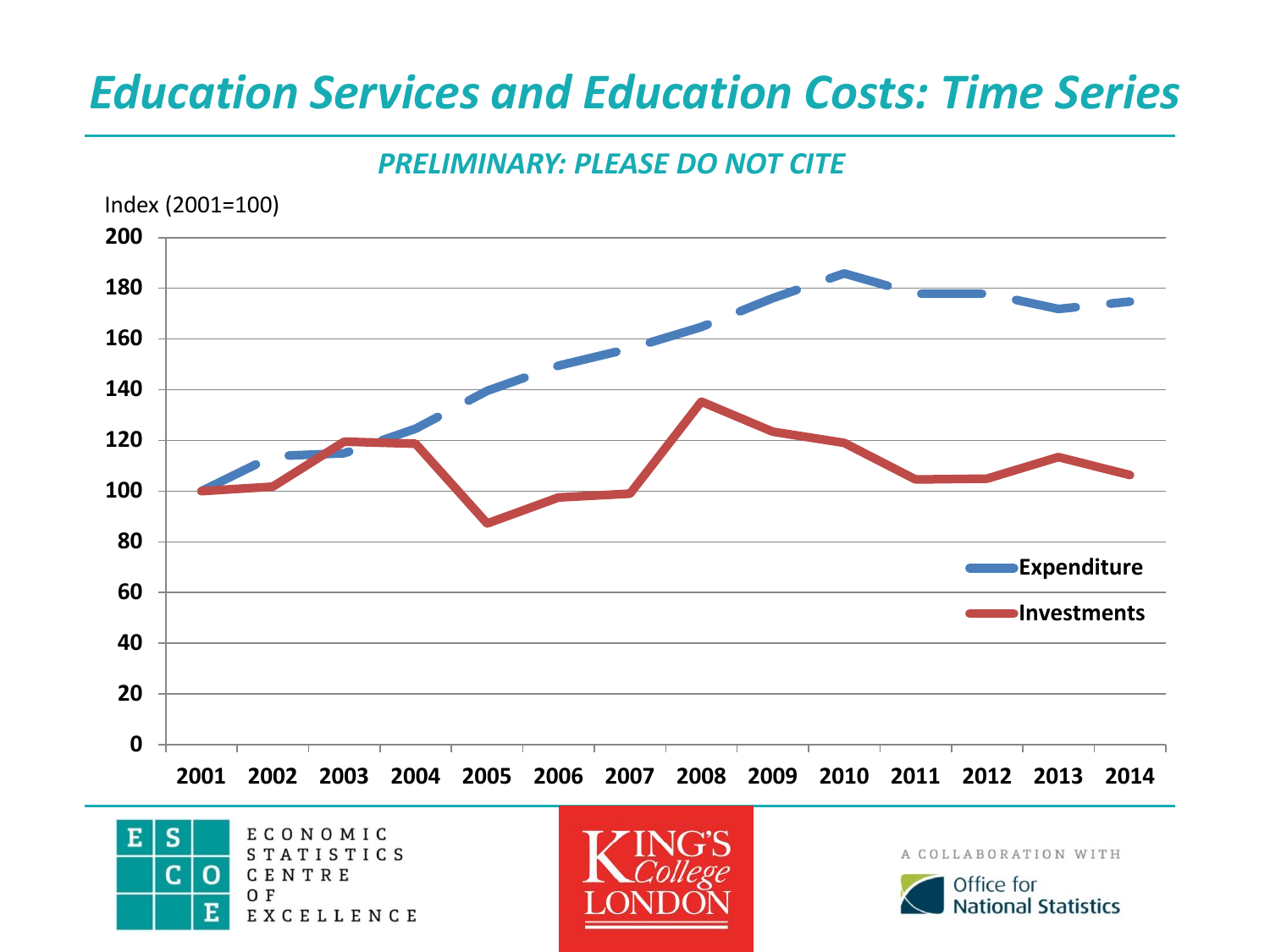# *Education Services and Education Costs:*

### *Investment to Expenditure Ratio*

*PRELIMINARY: PLEASE DO NOT CITE*







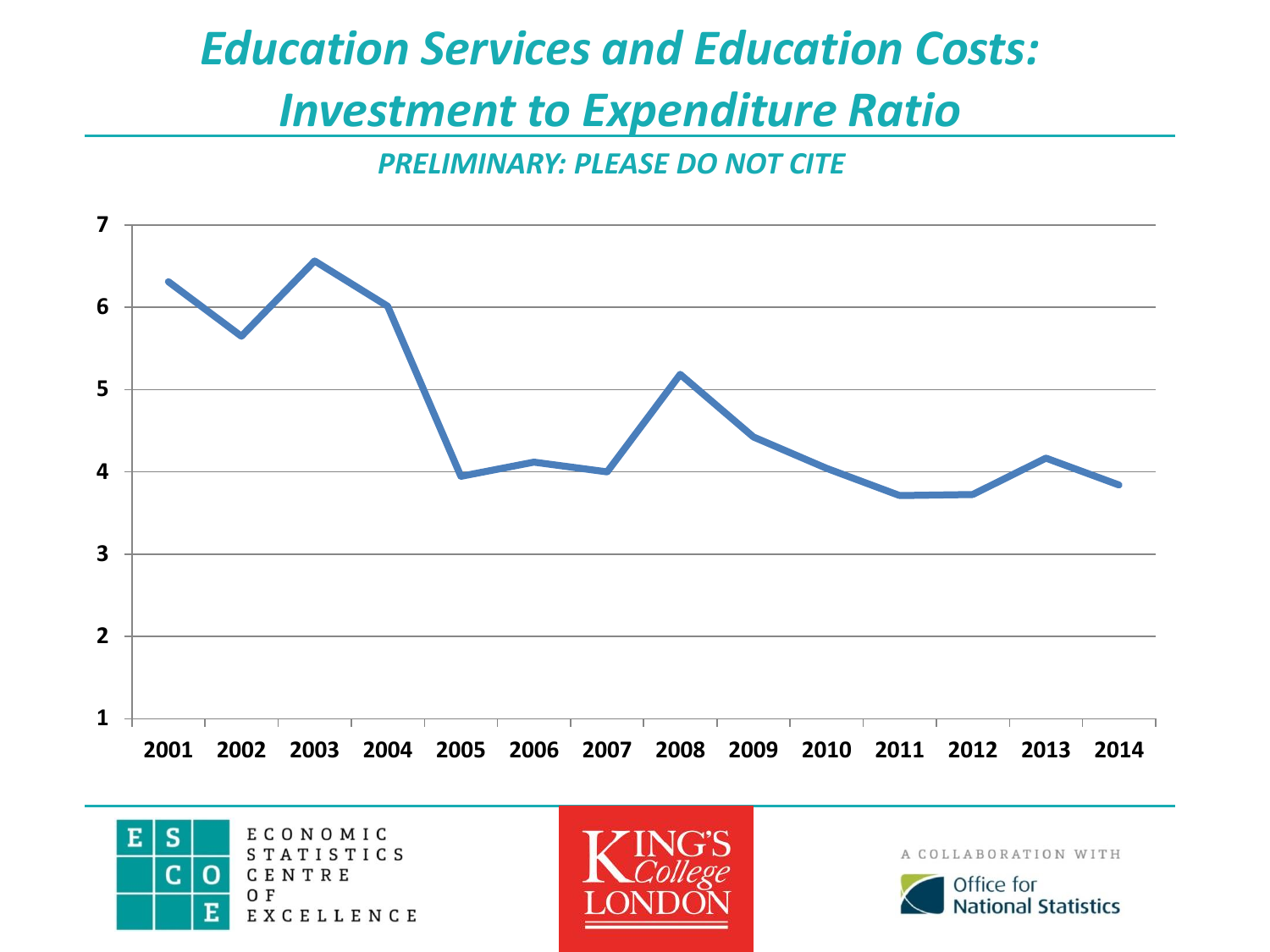### *Conclusions*

- Estimates are sensitive to the underlying assumptions:
	- o The treatment of foreign students
	- o How much of the difference in earnings by qualification group can be attributed to education rather than experience
- Next steps:
	- o Refine the attribution estimates
	- o US comparison
	- o Aggregate productivity impacts



ECONOMIC **STATISTICS** CENTRE EXCELLENCE